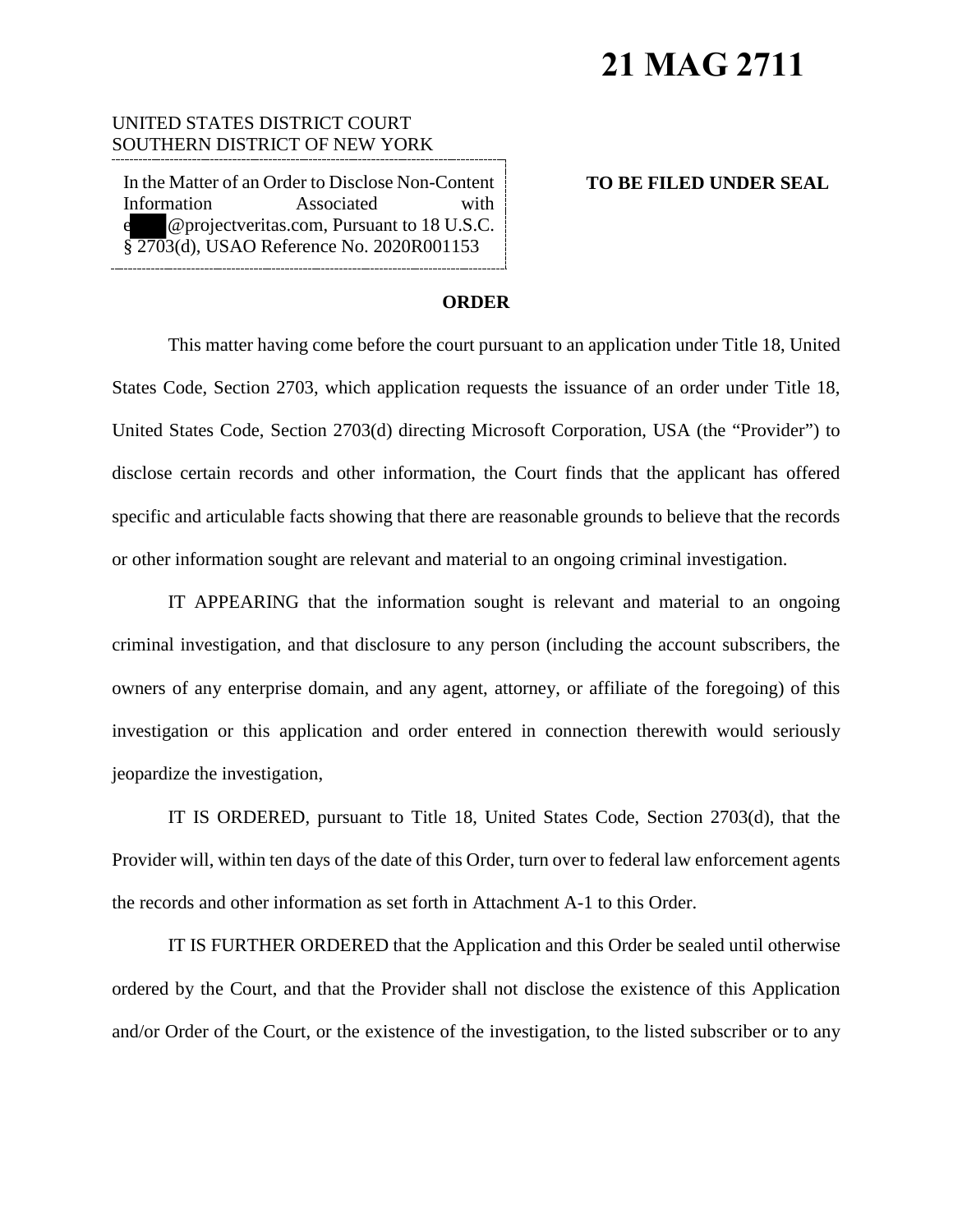other person (except as necessary to carry out this Order), for a period of one year from the date

of this Order.

SO ORDERED:

New York, New York March <u>9</u>, 2021

 $L_{\text{max}}$ 

HON. BARBARA MOSES UNITED STATES MAGISTRATE JUDGE SOUTHERN DISTRICT OF NEW YORK